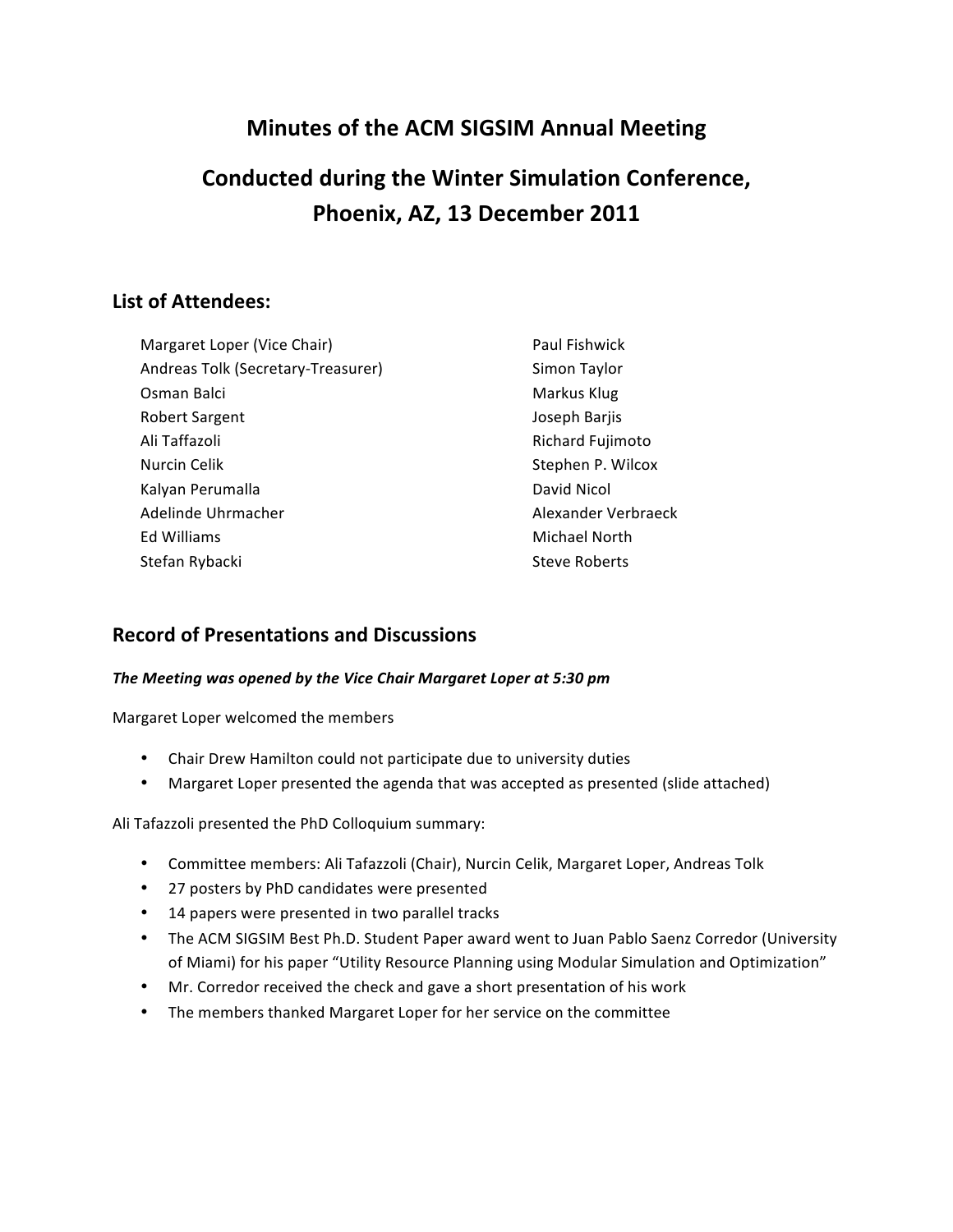Steve Roberts presented the laureate for Jim Wilson, who received the ACM SIGSIM Distinguished Contributions Award:

- The purpose of this award is to recognize outstanding contributions in one of several categories, such as technical contributions, publications, service to the M&S community, etc.
- Jim Wilson qualified in each of these categories
- Jim Wilson accepted the award with particular thanks to the joint editorial board of TOMACS. He urged everyone to continue supporting TOMACS not only by submitting outstanding papers, but also by maintaining a fair share of resources of ACM in support of this journal, that he sees as the crown of ACM SIGSIM

Robert Sargent gave a Status Report on the Simulation Archive (slide attached)

- The archive can be accessed at www.tinyurl.com/simulation-archive
- Advisory Committee members are Richard Nance (Chair), Robert Sargent, and Jim Wilson
- The contributions of Harry Markowitz were mentioned in particular, as he received a Nobel prize for his contributions in Economics
- An NSF Grant on "A Retrospective Oral History of Computer Simulation" with Jim Wilson as principal investigator supports the activity
- All WSC proceedings since 1996 are under archive
- Videos of Titans' Talk will be part of the archive as well
- Simon Taylor recommended to financially support the Simulation Archive, but the discussion was postponed until the budget could be discussed

A Status report of TOMACS could not be presented as the chief editor was not present and no other present member was prepared for this item.

David Nicol presented the Report on the Winter Simulation Conference 2011 as the ACM SIGSIM Representative for the WSC.

- WSC 2011 was extremely well attended: more than 700 participants were registered
- WSC 2011 was therefore well beyond the break even point, so that ACM SIGSIM as a sponsoring organization can expect a good revenue

Andreas Tolk presented a Report on the SIGSIM/INFORMS-CS Ph.D. Colloquium and Poster Session

- Adelinde (Lin) Uhrmacher agreed to be the Keynote Speaker for the Ph.D. Colloquium
- Incoming member for the committee will be Joseph Barjis, TU Delft
- The higher student registration rates (more than three times as high as for 2011) may create a challenge for students to register

Andreas Tolk presented an Update on the SIGSIM Finances (Budget attached)

• SIGSIM is good financial standing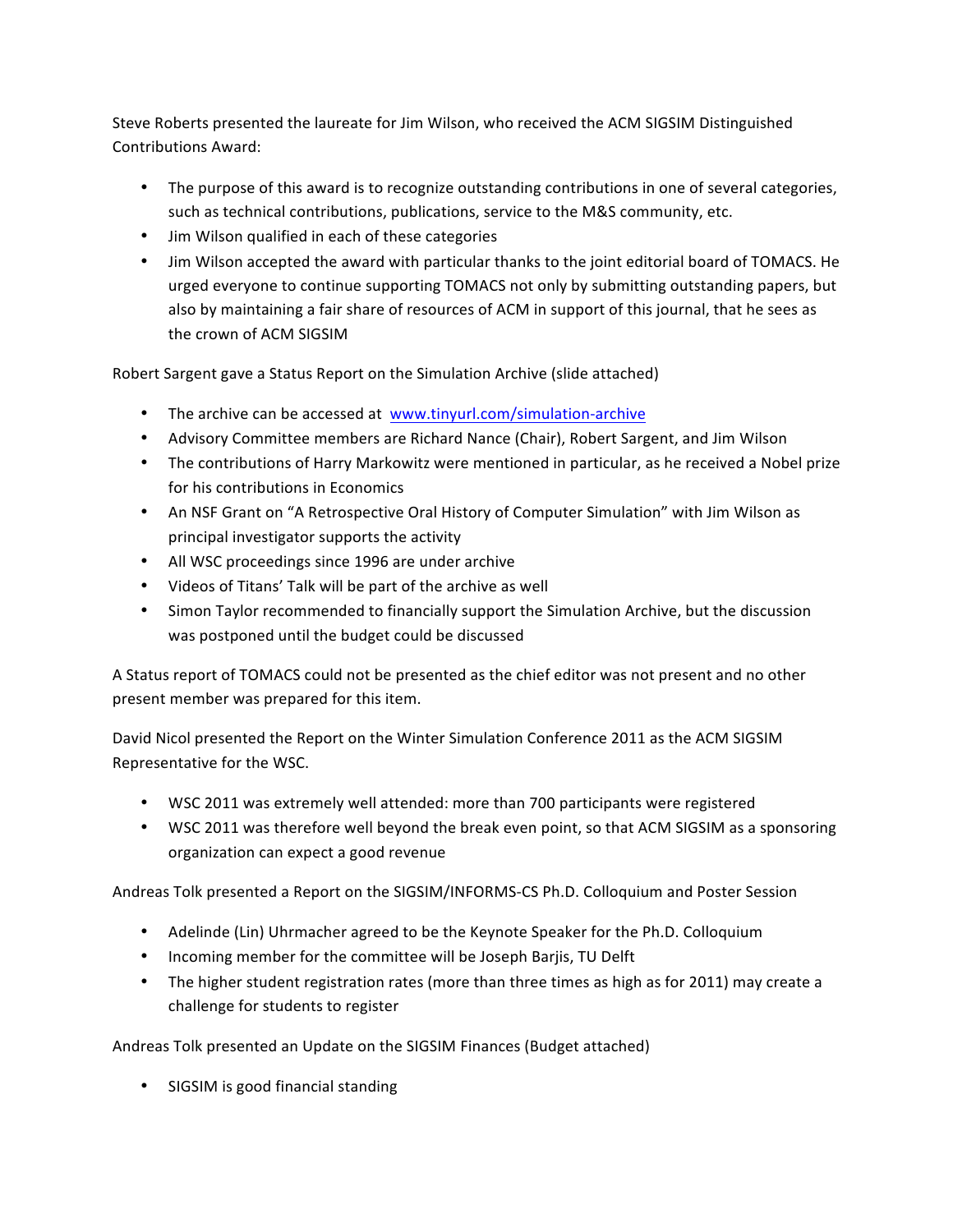- We have currently 512 members
- The current fund balance as of the end of October is app. \$325,500
- The current discretionary as of the end of October is \$216,800
- We received \$44,649 from the Digital Library

Richard Fujimoto presented a proposal to morph PADS into the Proposed SIGSIM Conference (slides attached)

- The PADS Steering Committee recently proposed to explore "morphing" PADS into the new ACM SIGSIM conference rather than create a new conference, which was unanimously supported by the PADS SC
- Richard Fujimoto presented a small review of the history and focus of PADS, showed the advantages for ACM SIGSIM as well as PADS, and proposed a small committee of SIGSIM and PADS representatives to develop a proposal for the upcoming process
- The following discussion showed that
	- $\circ$  Some members are concerned that PADS with broader topics may become a competition to WSC, but only few shared this fear.
	- $\circ$  PADS is co-sponsored by ACM, IEEE, and SCS. The implications of PADS morphing into a SIGSIM conference have to be evaluated, specifically whether SIGSIM would have 100% ownership or would share ownership with IEEE and SCS but with majority ownership.
	- $\circ$  Other PADS supporting groups successfully created M&S conferences with focus on their special interests, such as ISIM with focus on Operations Research. SIGSIM should be able to do something similar with focus on computation.
	- $\circ$  All attendees agreed that the democratic principle must be followed. A committee shall do'the'groundwork'and'propose'recommendations'to'ACM.'Committee'members'may' be appointed by the SIGSIM chair. This committee must become active soon, due to tight time constraints.
	- o The approach to build a small committee with two PADS members, two SIGSIM members, and one person with strong ties to both groups was supported by all attendees.
	- $\circ$  It was recommended to ask Irene Frawley to join this committee as an advising member to insure that ACM SIG policies are observed.

#### Proposals:

• Simon Taylor proposed and it was seconded from the floor to make a \$5,000 endowment to the Simulation Archive.

*This%proposal%was%approved%unanimously%by%the%attendees.*

• Simon Taylor proposed and it was seconded from the floor to dissolve the committee that was established after WSC 2010 and set a new committee in charge to evaluate the proposed solution to morph PADS into the envisioned SIGSIM conference. This new committee shall have the two recommended PADS SC members Jason Liu and Simon Taylor, the recommended SIGSIM representative on PADS SC George Riley, and two SIGSIM members to be appointed by